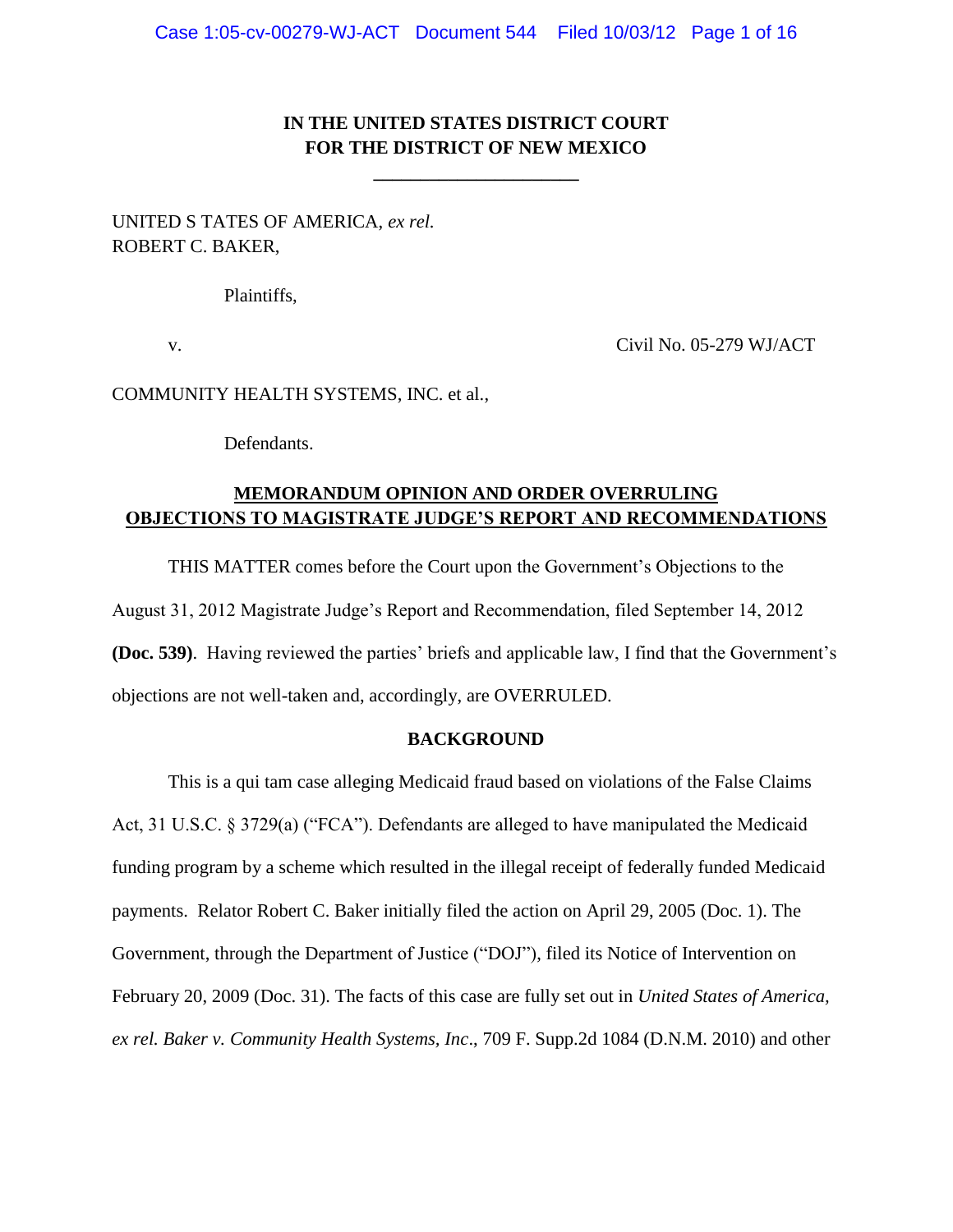#### Case 1:05-cv-00279-WJ-ACT Document 544 Filed 10/03/12 Page 2 of 16

Memoranda Opinions and Orders entered in this case and will not be repeated here except as necessary.

On June 18, 2012, United States Magistrate Judge Alan C. Torgerson held a lengthy hearing on Defendants" Motion for Sanctions against the United States of America (Doc. 373). Defendants" motion claimed, *inter alia,* that the DOJ acted in bad faith in connection with the destruction of documents of two key officials from the Centers for Medicare and Medicaid Services ("CMS") (DOJ and CMS collectively, the "Government") and failed to make timely efforts to recover those documents.

Following the hearing, Judge Torgerson issued findings in a Report and Recommendation ("R&R"), concluded that the Government was culpable for its failure to issue a timely and an adequate litigation hold, and recommended sanctions. Doc. 538 at 30. The Government has filed objections to the recommended sanctions (Doc. 539), and Defendants have responded to the Government's objections (Doc. 541).

#### **DISCUSSION**

Defendants' motion was premised on three main arguments: (1) the DOJ litigation hold was untimely; (2) the litigation hold was inadequate, causing the destruction of relevant evidence; and (3) due to the destruction of this relevant evidence, Defendants are prejudiced and are entitled to sanctions, including an adverse inference or dismissal.

#### **I. Legal Standard**

The motion for sanctions was referred by the Court to Judge Torgerson pursuant to 28 U.S.C. § 636(b)(1)(B), which provides for *de novo review* regarding dispositive matters. As defendants have noted, despite the reference to  $\S$  636(b)(1)(B), the matter taken up by Judge Torgerson involves non-dispositive discovery sanctions, which are generally reviewed under a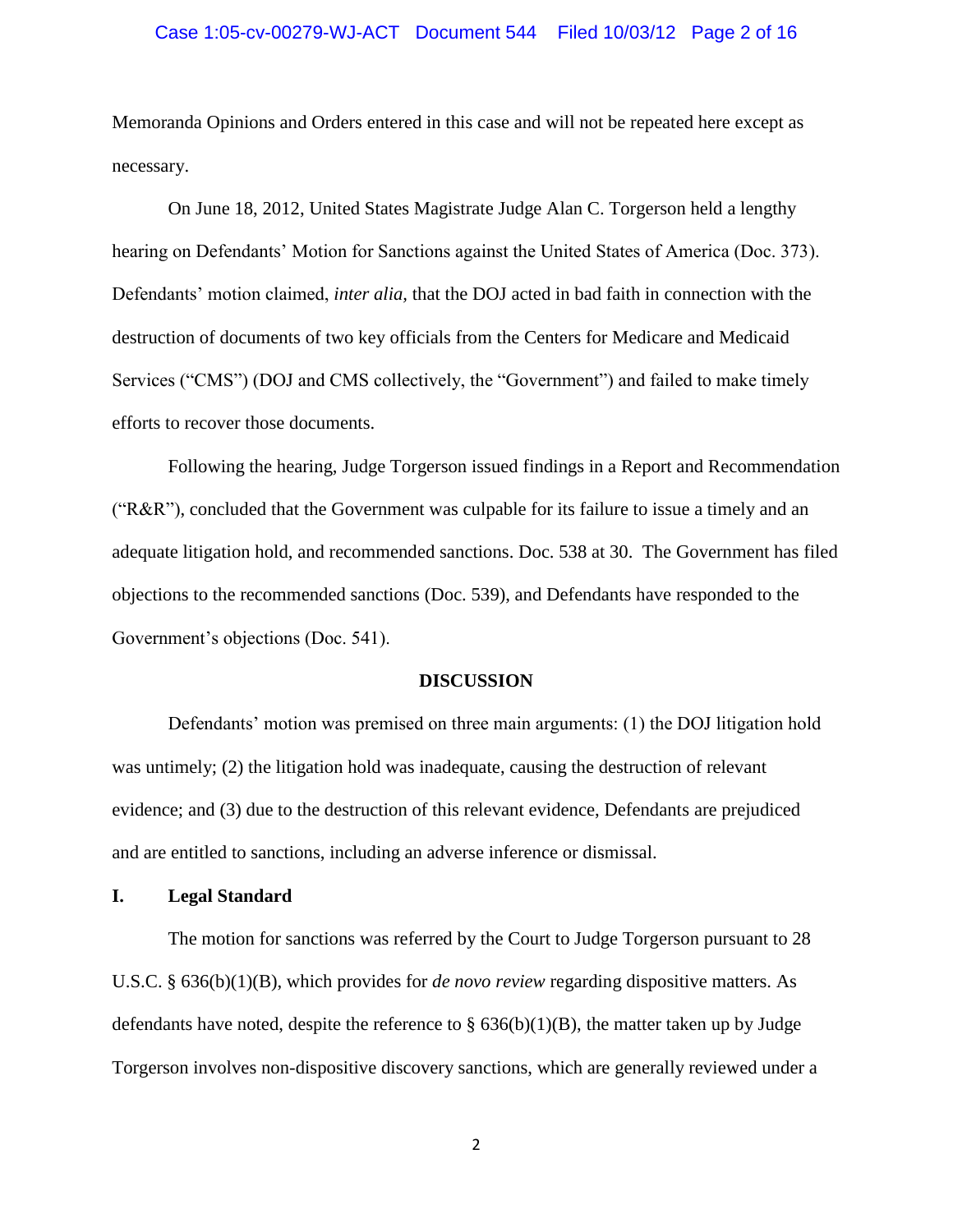#### Case 1:05-cv-00279-WJ-ACT Document 544 Filed 10/03/12 Page 3 of 16

clearly erroneous standard. *See* 28 U.S.C. § 636(b)(1)(A); *Ocelot Oil Corp v. Sparrow Industries,* 847 F.2d 1458, 1465 (10th Cir. 1988) (magistrate judge may grant non-dispositive fee aspect and recommend treatment of dispositive sanction requested); *Segal v. L.C. Hohne Contractors, Inc.,* 303 F.Supp.2d 790, 794-95 (S.D.W.Va. 2004) (reviewing magistrate's judge's discovery order under a clearly erroneous standard where the magistrate judge did not issue an order dispositive of the action); *First Union Mortg. Corp. v. Smith*, 229 F.3d 992, 995 (10th Cir. 2000) (explaining difference in standard of review for dispositive and non-dispositive matters).

While the Court's reference to  $\S 636(b)(1)(B)$  in the Order of Reference was obviously an oversight, the Court will proceed to review the R&R under a *de novo* standard. When conducting de novo review, the district court makes its own determinations of disputed issues and does not decide whether the magistrate's proposed findings are clearly erroneous. *Gee v. Estes*, 829 F.2d 1005, 1009 (10th Cir.1987.

The Court sees no need to repeat the detailed findings of the R&R because it sets out the facts in detail, referring to evidence admitted at the hearing, and to the hearing transcript, *see* Doc. 510 (hereinafter,"Tr."). What follows is a general overview of Judge Torgerson"s findings in light of the Government's objections and the Court's review...

### **II. Timeliness and Adequacy of Litigation Hold**

Judge Torgerson found that the Government"s litigation hold was both untimely and inadequate.

The Government first served notice on Defendants to issue a litigation hold to preserve evidence in December of 2005, a few months after the Relator filed the initial complaint. On June 12, 2008, the DOJ reminded the New Mexico State Human Services Division ("HSD") of its continuing duty to preserve potentially relevant documents, including suspending routine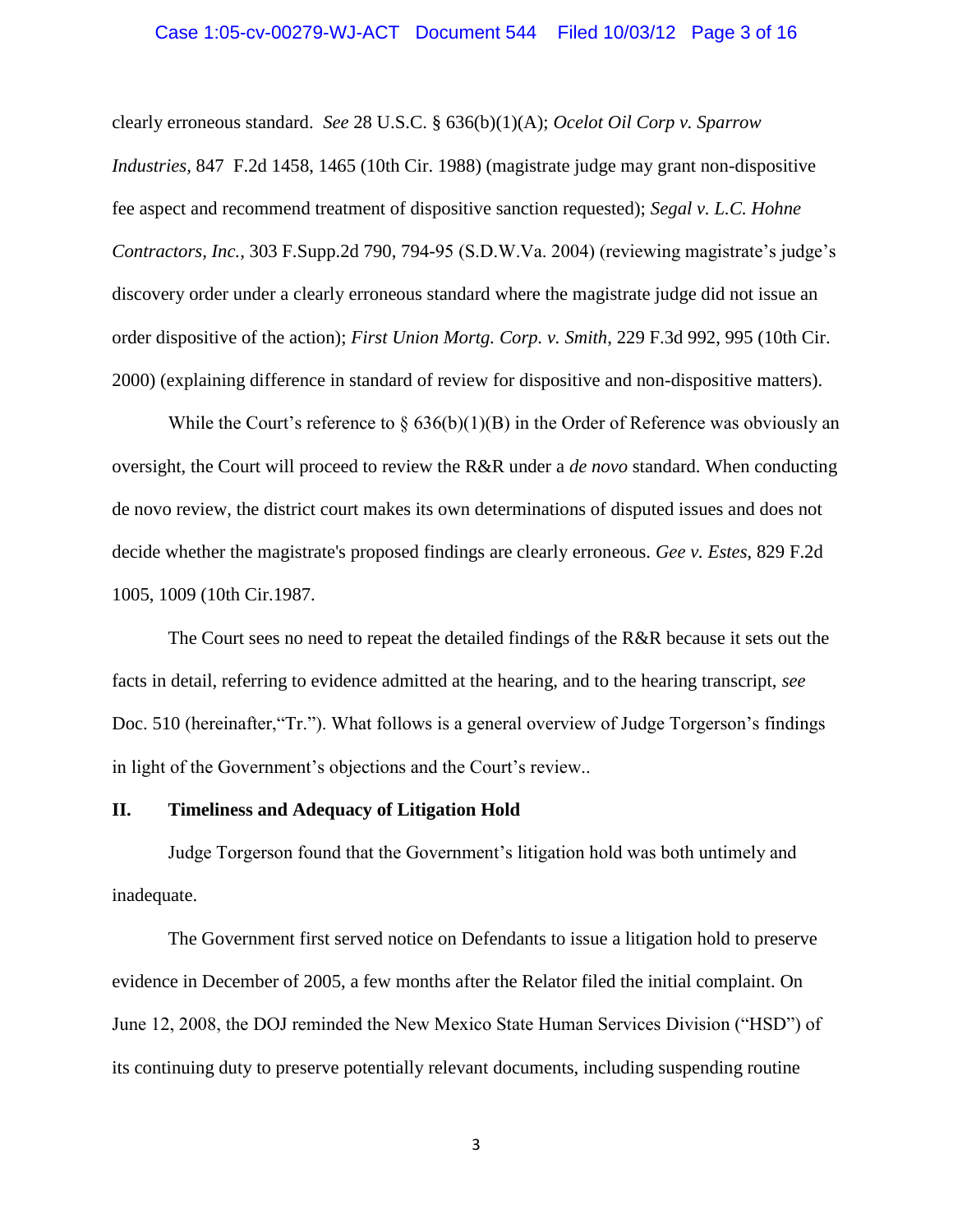#### Case 1:05-cv-00279-WJ-ACT Document 544 Filed 10/03/12 Page 4 of 16

deletion measures. The Government did not intervene until February 20, 2009, but it had been investigating this case since 2005, and had also been engaged in ongoing negotiations with Defendants since 2007, until September 5, 2008, when defense counsel sent the DOJ a lengthy letter rejecting the Government's offer to settle the case. The Government did not initiate its own litigation hold until the day it intervened, on February 20, 2009. The Government seems to have been sufficiently aware of the importance of preserving documents to remind HSD of its duty to preserve documents, but did not impose a similar obligation on itself until over three years later.

The litigation hold was most critical with respect to two individuals: James Frizzera ("Frizzera") and Robert Cowan ("Cowan"). Frizzera was a Division Director for the Centers for Medicare and Medicaid Services ("CMS") from 2006 to December 2008, when he retired. As Director, he had review oversight of CMS"s approval of federal Medicaid payments to the State of New Mexico, and thus was generally considered to be the most informed person about the donations and taxes that are the main elements of this case. He was familiar with the Relator's Complaint, and was aware of the 2006 Financial Management Review ("FMR") prepared in Dallas by John Castro ("Castro Report"). The Castro Report showed that at least four New Mexico hospitals were making the same donations Defendants were alleged to be making. Castro shared his findings with certain State officials in an exit interview, but the Castro Report itself was never released, and there is conflicting testimony on whether the report was suppressed at DOJ"s request.

Cowan was the CMS New Mexico Financial Analyst from 2007 until his retirement in September 2010, and was principally responsible for reviewing the State"s Form 64 claims and preparing the regional decision reports which authorized the State"s Medicaid funding. The next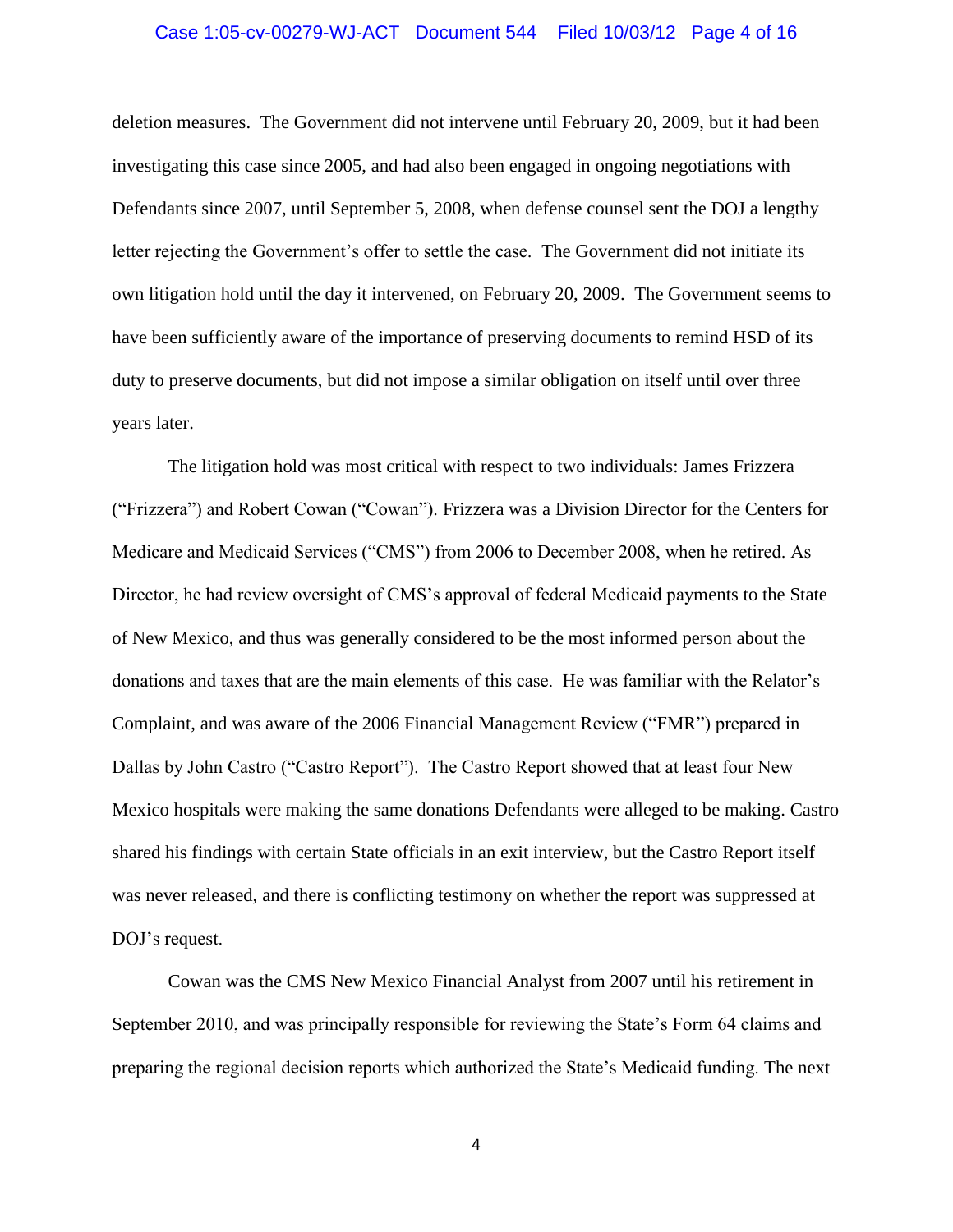#### Case 1:05-cv-00279-WJ-ACT Document 544 Filed 10/03/12 Page 5 of 16

report addressing these issues was not prepared until the 2009 FMR, which showed 13 hospitals allegedly making improper donations (the "Branch Report"). Cowan prepared a Findings Attribute Report ("FAR") at some time prior to the Branch Report which stated that the root cause of the donation problem was the way the State, the counties and the hospitals understood the regulations.

Judge Torgerson rejected the Government"s argument that Frizzera and Cowan were not "key players" and challenged the importance of these "lost documents" which were stored electronically ("ESI," or "electronically stored information). Relying on the statements made at the hearing, Judge Torgerson noted that the Government ultimately conceded (albeit "begrudgingly") that the duty to preserve documents includes documents that might be of help to the Defendants. See Doc. 538, ¶ 48. This was a wise concession on the Government"s part, since by now the Court has become familiar enough with the parties" argument to unequivocally agree with Defendants, and with Judge Torgerson, that the findings on the Castro Report and the FAR are crucial to Defendant"s scienter defense.

#### A. Objections to Legal Conclusions

One of the Government"s main objections relates to Judge Torgerson"s findings concerning the relevance and importance of documents going to the "government knowledge inference" as one of the affirmative defenses. The Government also objects to the R&R in that it made recommendations on legal conclusions on this issue when it is still in dispute. The Court overrules all aspects of this objection. This Court has previously denied the Government"s motion to strike Defendants" affirmative defense of "government knowledge inference." Doc. 366 at 12. Further, the R&R did not recommend a determination of a legal issue; rather, it noted that Defendants were precluded from access to documents that would allow them to present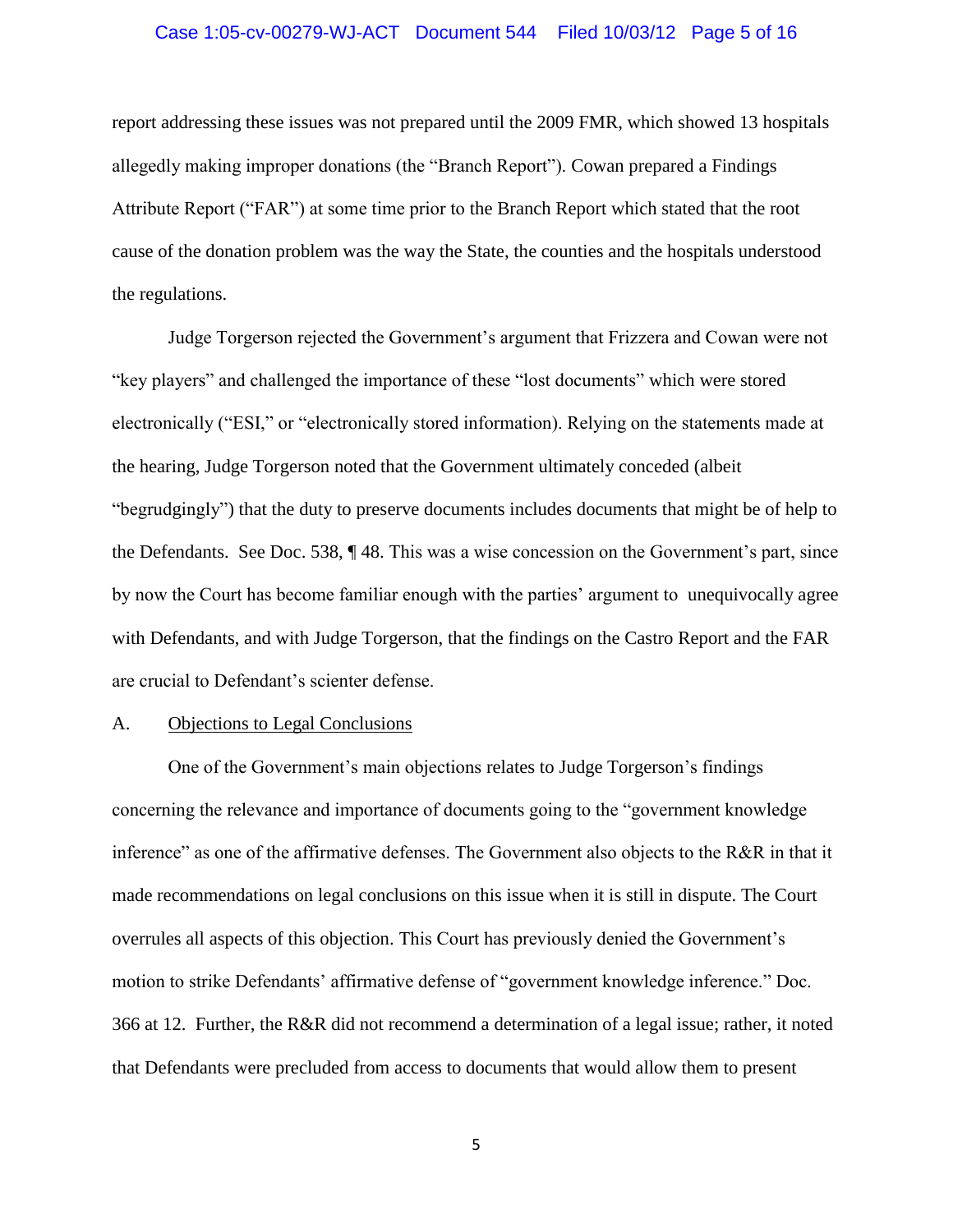#### Case 1:05-cv-00279-WJ-ACT Document 544 Filed 10/03/12 Page 6 of 16

evidence in support of their position on that issue. Thus, the Court agrees with Judge Torgerson"s finding that the evidence which illuminates the Government"s knowledge is crucial to Defendants" defense, and overrules the Government"s objection.

The attorney in charge of the litigation hold issued to CMS was Dawn Popp ("Popp"). The R&R found that although Popp worked closely with Frizzera, and despite knowing he had retired in early December of 2008, Popp did not alert Frizzera's supervisor or anyone else of the importance of preserving his ESI once the litigation hold was in place in February of 2009, nor did she personally take any steps to preserve Frizzera"s ESI. Since Frizzera had retired in early December, 2008, his e-mails would have been available had the Government initiated a timely litigation hold; the ESI could have been sequestered and placed on a disc for preservation had the DOJ made a timely request.

Evidence was presented that the auto-deletion of computer files and e-mails which follow an employee"s departure could have been avoided or halted in order to preserve documents. Prior to 2010, e-mails could be placed on a shared drive which was accessible to Lockheed Martin, CMS' contractor and system administrator. Also, even when the backup tape is erased, some information may be left behind which the administrator may be able to pull up. Judge Torgerson noted that an initial search of the shared drive was conducted by Lockheed Martin, CMS" contractor, but that no additional forensic searches were done.

Cowan was still employed at CMS when the litigation hold went into effect. Although he retired in September of 2010, there was no effort to identify and preserve his documents until sometime in December 2010. His documents were initially preserved, but were later found to be missing. The R&R noted that because of a change in policy in 2010 at the Office of Information Services ("OIS"), e-mails were no longer saved on the shared drive. However, the e-mails could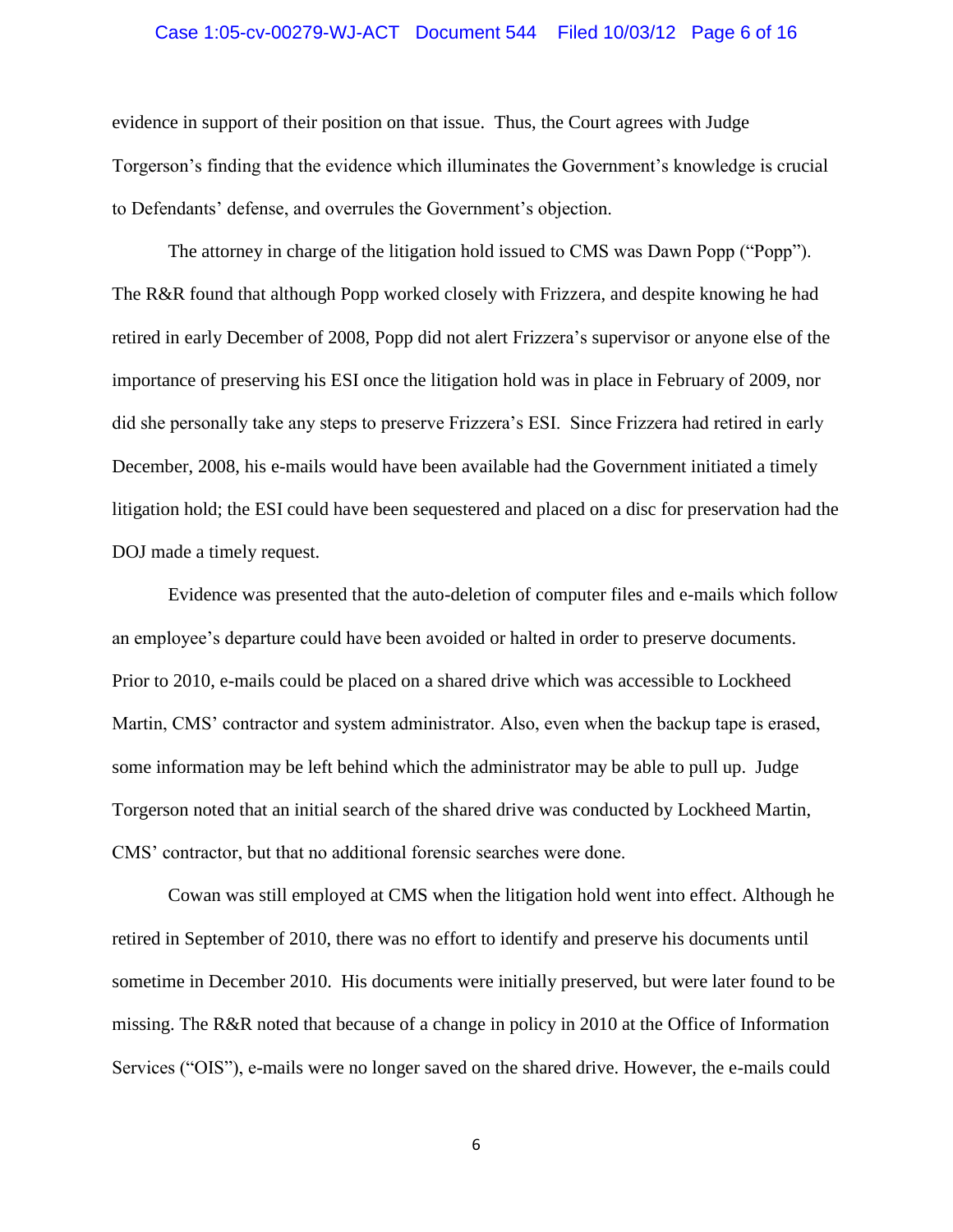#### Case 1:05-cv-00279-WJ-ACT Document 544 Filed 10/03/12 Page 7 of 16

have been preserved by downloading them onto a disc, and Judge Torgerson found that the fact that this did not happen suggested a "lackadaisical attitude" with which the Government approached its ongoing duty to monitor the litigation hold. In general, Popp and others involved in the hold took no steps to contact specific individuals to ensure that appropriate measure were in fact being taken, and instead assumed that the directive relating to a litigation hold would somehow "trickle down" to the appropriate personnel.

In considering these facts, the Magistrate Judge applied the general spoliation rule, which is that the duty to preserve documents arises once a party "reasonably anticipates litigation." *See Zubulake v. UBS Warbug,* LLC, 220 F.R.D. 212, 218 (S.D.N.Y. 2003). It is not sufficient "to notify all employees of a litigation hold and expect that the party will then retain and produce all relevant information." *Id*. (emphasis by the court). "Counsel must take affirmative steps to monitor compliance so that all sources of discoverable information are identified and searched. Counsel is under a continuing duty to ensure preservation." *Id*. (emphasis added). Based on the facts and testimony presented at the hearing, Judge Torgerson rejected the Government"s position that it did not and could not have reasonably anticipated litigation and therefore had no duty to issue a litigation hold until the very day it received permission from the DOJ to proceed with intervention and filed its Notice of Intervention on February 20, 2009. Instead, Judge Torgerson found that the Government's intervention was reasonably foreseeable after receipt of defense counsel"s letter rejecting the Government"s offer of settlement on September 5, 2008. Judge Torgerson also gave the Government the benefit of the doubt and applied an "imminent" standard as set forth by the Tenth Circuit Court of Appeals in *Burlington Northern and Santa Fe Rwy. v. Grant,* 505 F.3d 1013 (10th Cir. 2007), and came to the same conclusion.<sup>1</sup>

 $\overline{\phantom{a}}$ 

<sup>&</sup>lt;sup>1</sup> "Spoliation sanctions are proper when  $(1)$  a party has a duty to preserve evidence because it knew, or should have known, that litigation was imminent, and (2) the adverse party was prejudiced by the destruction of the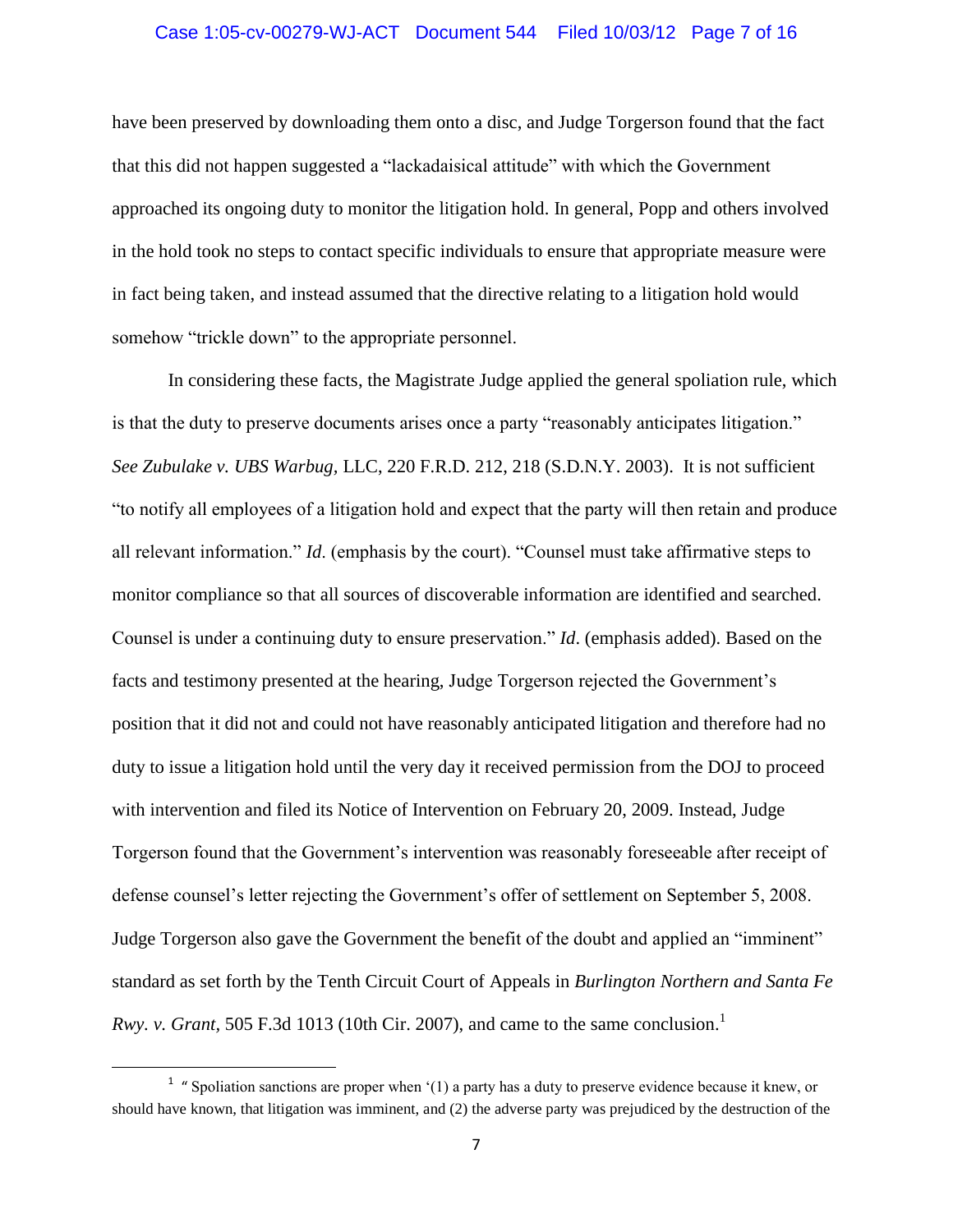#### Case 1:05-cv-00279-WJ-ACT Document 544 Filed 10/03/12 Page 8 of 16

Based on this Court"s *de novo* review of the relevant dates, the evidence and testimony presented at the hearing and the course of this lawsuit"s litigation, the Court agrees with Judge Torgerson"s findings concerning the timing and adequacy of the Government"s litigation hold.

### B. Objections to Factual Findings

 $\overline{\phantom{a}}$ 

The Government has also raised objections to certain factual findings in the R&R. These objections have no merit and all are overruled because they do not show that any of the factual findings are erroneous. The essence of the Government's objections is that the R&R did not reject certain facts based on the Government's spin on those facts. For example, the Government objects to Judge Torgerson"s factual finding that "Defendants show that Cowan"s FAR was not incorporated into the Branch Report." Doc. 538 at ¶ 29. The Government argues that "Mr. Branch testified that he was not instructed to exclude from his report information contained in the FAR. . . ." Judge Torgerson"s finding had nothing to do with any directives Mr. Branch may or may not have been given; it simply stated that the information in the FAR was not included in the Branch Report. As another example, the Government objects to Judge Torgerson"s finding that Popp "was unaware of CMS" document retention policies." Doc. 538 at ¶ 33. The Government argues that Popp's testimony was not related to retention policies but to policies related to litigation holds. It is true that the questions directed to Popp at the hearing referred to "litigation holds" rather than "retention policies." Tr. at  $171-172$ .<sup>2</sup> This objection is totally irrelevant to the import of the R&R"s factual findings on this issue. As Defendants note, the critical aspects of Popp"s testimony are that (1) she was charged with implementing a litigation

evidence."" *Turner v. Public Service Co. of Colo*., 563 F.3d 1136, 1149 (10th Cir. 2009) (quoting *Burlington N. & Santa Fe Ry. Co. v. Grant*, 505 F.3d 1013, 1032 (10th Cir. 2007)). However, it has been noted that *Burlington* "merely noted that imminent litigation was sufficient, not that it was necessary for spoliation. . . ." *Micron Tech., Inc. v. Rambus, Inc.*, 645 F.3d 1311, 1320 (Fed.Cir. 2011).

<sup>&</sup>lt;sup>2</sup> During cross-examination, however, Ms. Popp was asked if there had been any communications between her and agency personnel "regarding document retention on matters related to Baker prior to the litigation hold. . . ." Tr. at 510.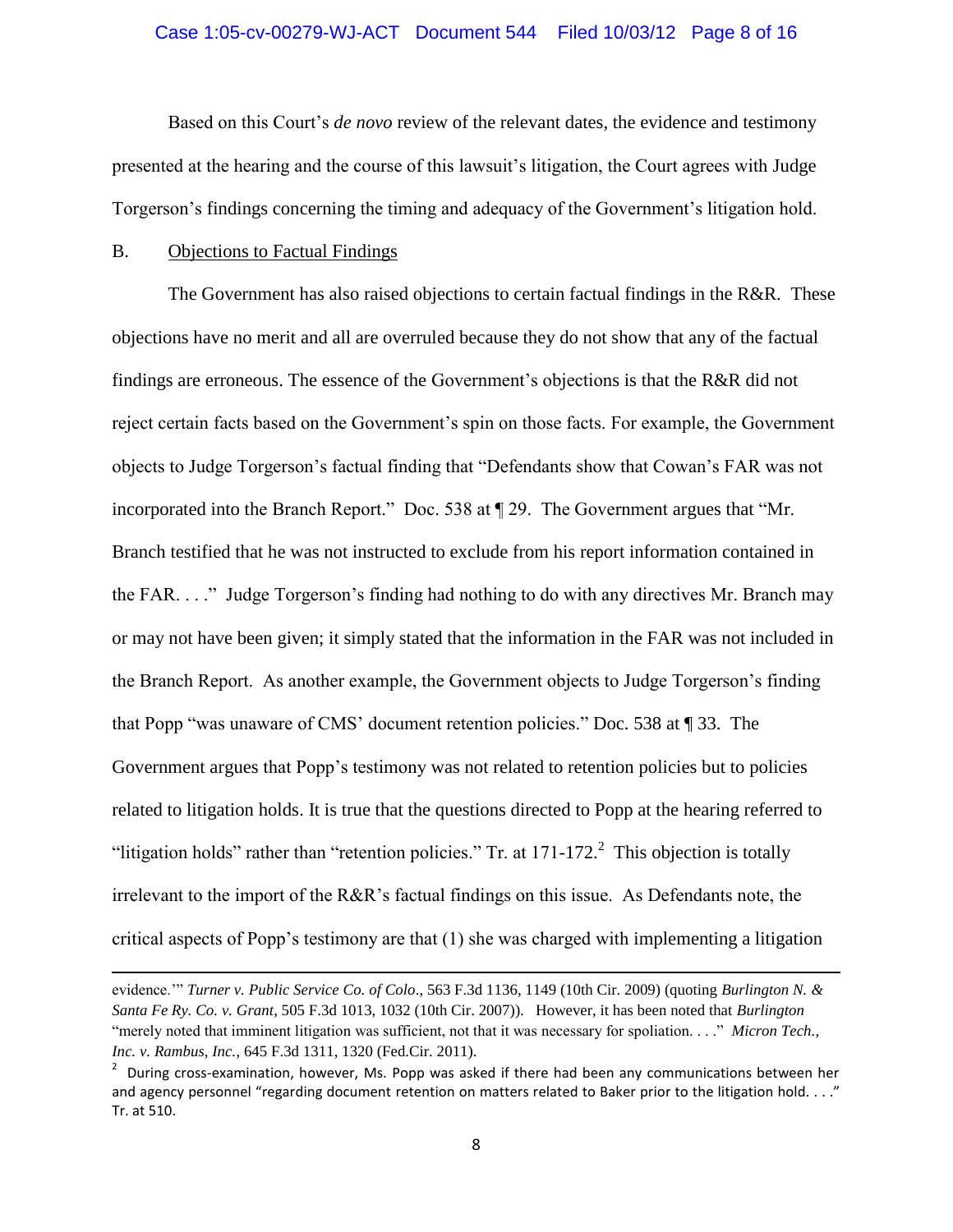#### Case 1:05-cv-00279-WJ-ACT Document 544 Filed 10/03/12 Page 9 of 16

hold within CMS; (2) she was fully aware of Frizzera's significance to the Government's investigation and this litigation, but took no affirmative steps to preserve his ESI upon his retirement even though Frizzera still been employed at CMS when the belated litigation hold was issued; (3) Frizzera"s ESI would have been within the scope of the hold had he not retired; and (4) Popp waited almost a month to circulate a litigation hold within CMS even when DOJ finally issued a litigation hold to CMS. These factual findings are supported by evidence and testimony presented at the hearing, and thus the Court finds no error.

The Court sees no need to recite here the flaws in every one of the Government"s objections to Judge Torgerson"s factual findings. None of them cast any question on the factual findings in the R&R. The Court overrules those objections, holding that Judge Torgerson"s findings are correct, based on the testimony and evidence presented.

#### **III. Sanctions**

Courts consider a variety of facts when deciding whether to sanction a party for the spoliation of evidence, two of which generally carry the most weight: (1) the degree of culpability of the party who lost or destroyed the evidence; and (2) the degree of actual prejudice to the other party." *Patten v. Target Corp*., 2009 WL 1279331, \*3 (D. Colo. 2009) (unpublished opinion) (internal quotations & citations omitted).

In their motion for sanctions, Defendants requested sanctions beyond what Judge Torgerson ultimately recommended, such as an adverse inference that the destroyed documents would have been exculpatory in demonstrating government knowledge of the provider donations; monetary sanctions; and dismissal of certain claims arising prior to February 20, 2009, the date on which the Department of Justice issued a belated litigation hold to CMS.

Instead, Judge Torgerson recommended the following sanctions: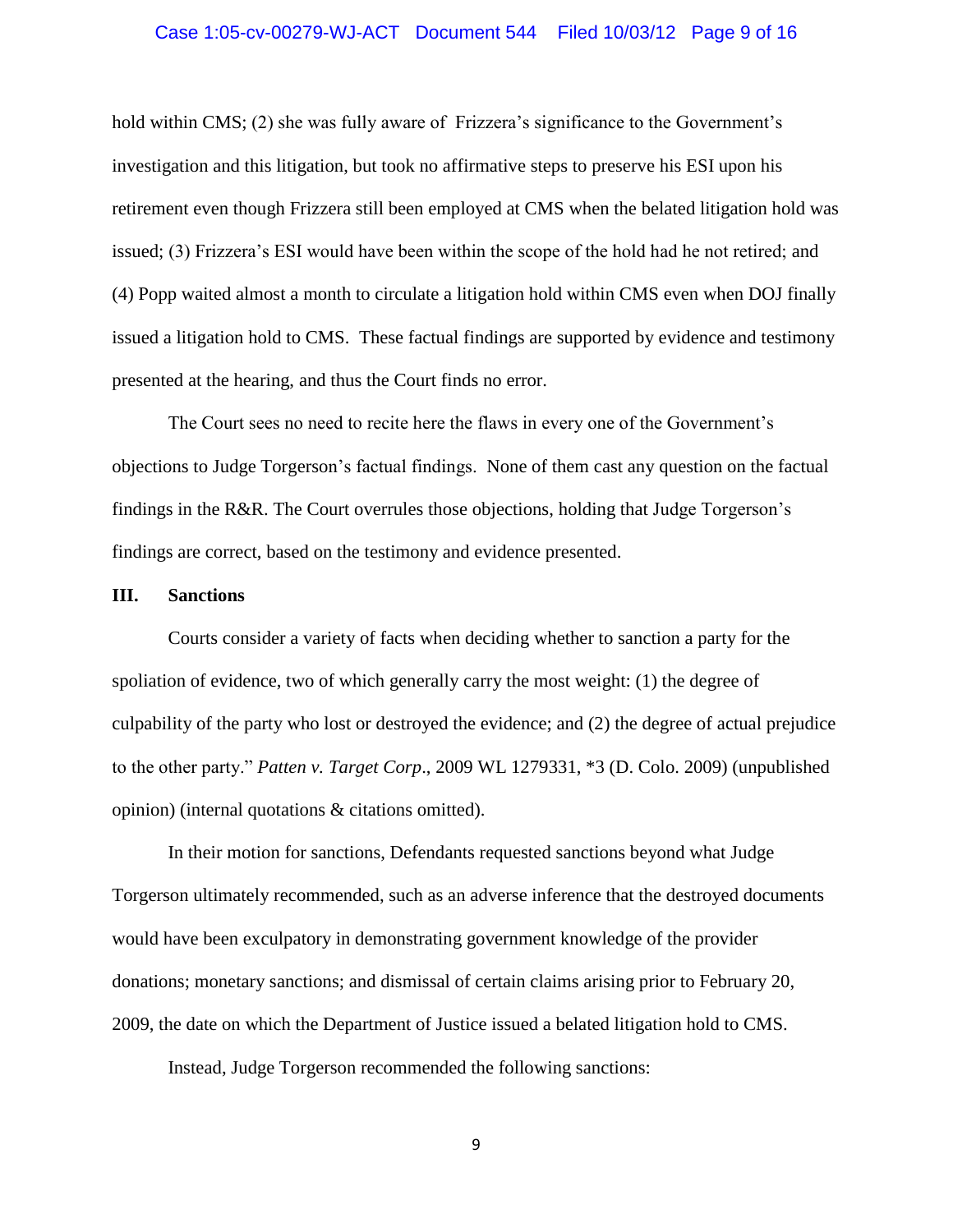# Case 1:05-cv-00279-WJ-ACT Document 544 Filed 10/03/12 Page 10 of 16

(A) The Government will produce all documents being withheld under a claim of ordinary work product or deliberative process privilege which discuss the withholding of the 2006 Castro Report and any drafts of the Branch Report;

(B) The Government will produce all e-mails from or to Frizzera and Cowan, or on which they were copied, regardless of whether they are being withheld under a claim of work product immunity, attorney client privilege, or deliberative process privilege. This production must include, but is not limited to, the documents identified in the Government's Privilege Log, Court's Exhibit 3, Tab 1 as documents 625 and 626; $3$ 

(C) The Defendants are entitled to recover their reasonable attorney fees and costs associated with their Motion for Sanctions [Doc. 373], including fees for the briefing, appearances at the June 18, 2012 hearing, and the follow up briefing on closing arguments; and

(D) The Government must show cause in writing within twenty (20) calendar days of the entry of this Report and Recommendation why it should not be required to conduct an additional forensic search of the shared drives in the CMS Central Office and Dallas Regional Office for the ESI of Frizzera and Cowan. Defendants may file a response within ten (10) calendar days of the Government's submission. No reply will be allowed. After the Court has reviewed the submissions, it will decide whether an additional forensic search of the shared drive will be done at the Government"s expense.

Doc. 538 at 30.

 $\overline{a}$ 

A. Culpability and Prejudice

<sup>&</sup>lt;sup>3</sup> Doc. ID number 625 is an e-mail authored by Troy Barsky, Elizabeth Rinaldo and Julie Ford. Doc. ID number 626 is an e-mail authored by Troy Barsky, James Frizzera, Kristin Fan, Elizabeth Rinaldo and Julie Ford. The e-mails are described in the privilege log as "[c]onfidential e-mail correspondence between agency personnel and agency counsel, prepared in anticipation of litigation and containing legal advice and regarding contemplated agency action." These are part of the Court's exhibits presented at the hearing, and can also be found on the Court docket as Doc. 374-3, filed 12/09/11.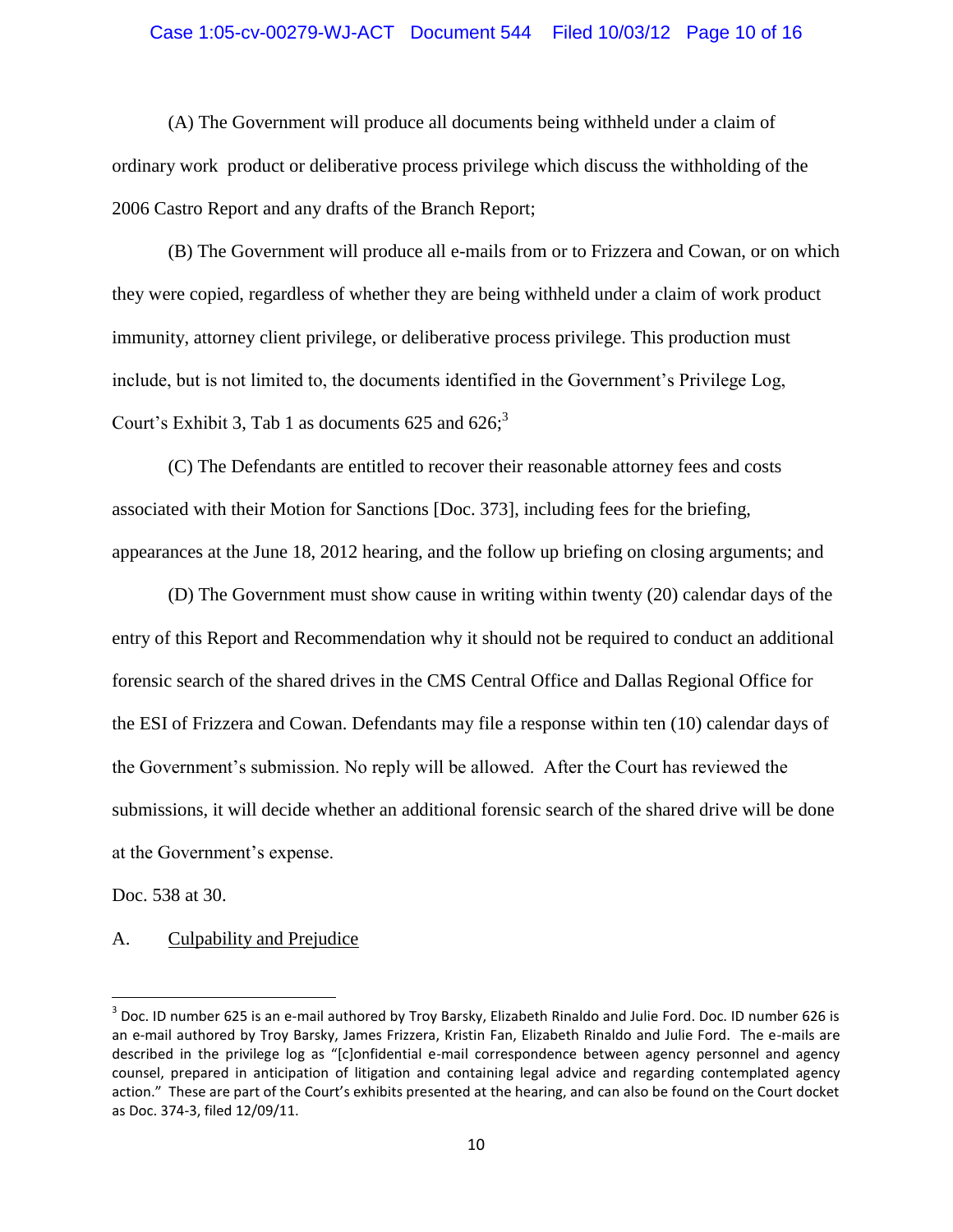# Case 1:05-cv-00279-WJ-ACT Document 544 Filed 10/03/12 Page 11 of 16

In this case, Judge Torgerson found that the Government"s misconduct may not rise to the level of bad faith or willful misconduct, but that its pre-litigation attempts to preserve ESI and other documents were "woefully inadequate and go beyond mere negligence." Doc. 538, ¶ 56. Judge Torgerson also found that Defendants have shown prejudice because the ESI that was lost or destroyed goes to a critical issue, and at best the evidence at hand is conflicting. Although both Frizzera and Cowan have been deposed, each was "hampered by their ability to remember certain facts and circumstances," including information contained in their reports based on the Castro Report. Doc. 510 (hearing transcript at 22-23). This is understandable, since as witnesses they would be required to recall facts and events in the operative period which goes back at least ten years. Thus far, Defendants have relied on what they can piece together by viewing entries on the Government's privilege log.

In short, there is overwhelming evidence that Defendants are prejudiced by not having available the documents generated by Frizzera and Cowan, since these documents go directly to what the Court considers to be one of their strongest defense theories. Judge Torgerson summed up the crux of the defense exactly the way this Court views the matter: why did the Government allow improper donations to continue from 2006 to the present day? Doc. 538 at ¶62. This Court is sufficiently familiar with the facts of this case to state unequivocally that there is evidence (although disputed) that certain individuals at HSD as well as the federal agency, CMS, knew about the non-reporting of allegedly non-bona fide donations by the hospitals on the State"s Form 64 claims.

In addition to claiming that Frizzera and Cowan are not key players, the Government contends that Defendants do not need the lost ESI documents generated by these witnesses, because they already have independent evidence on the relevant topics. The Court agrees with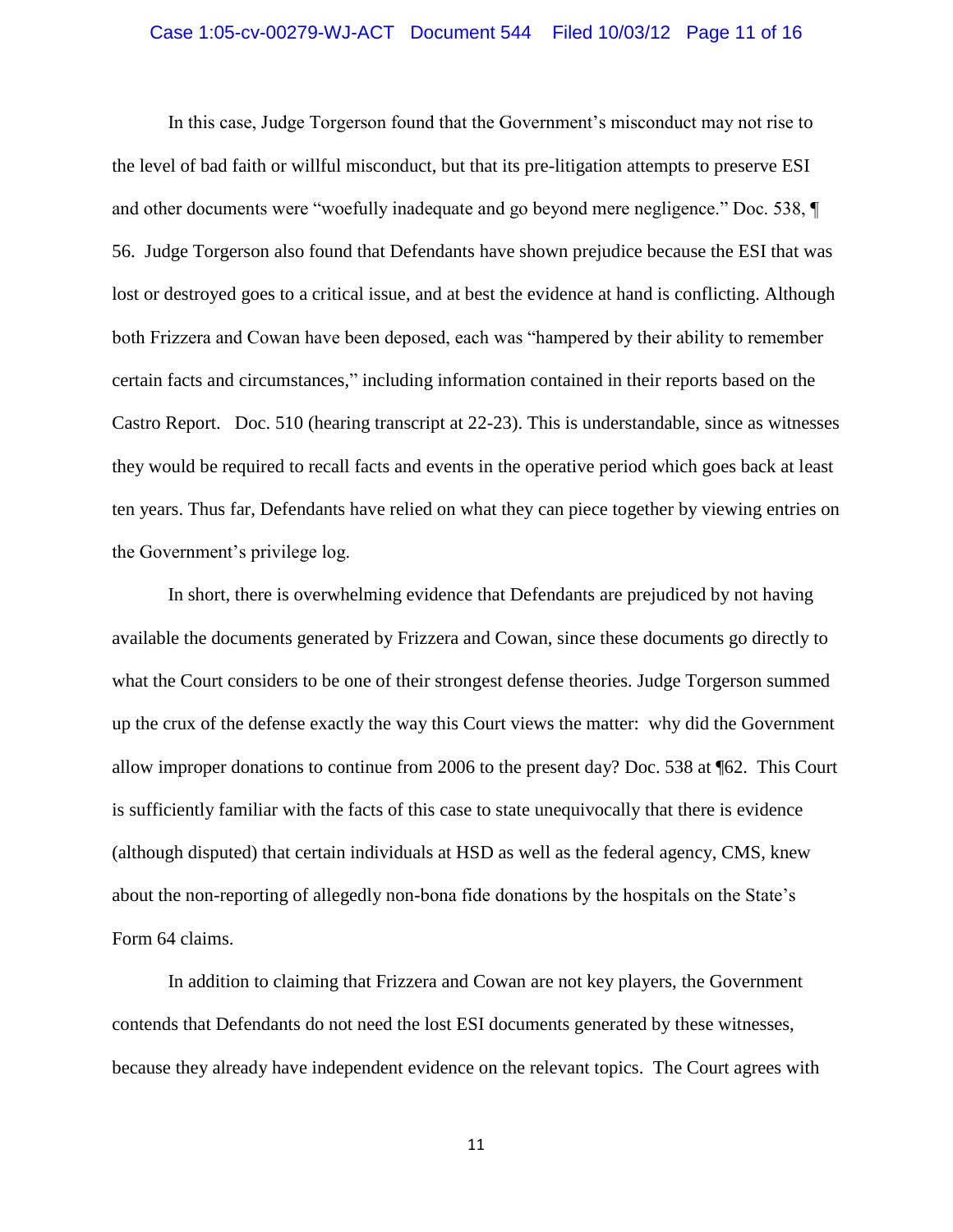### Case 1:05-cv-00279-WJ-ACT Document 544 Filed 10/03/12 Page 12 of 16

Judge Torgerson"s findings on this issue, in that the cases cited by the Government are not analogous because in those cases the defendants did have independent evidence on the relevant topics. This is not what is going on here. The Government"s objection to the relevance of these documents is untenable. The Court has already addressed this issue in a previous Memorandum Opinion and Order:

The "Government knowledge inference" arises when the Government knows and approves of the facts underlying an allegedly false claim prior to presentment. *Burlbaw v. Orenduff*, 548 F.3d at 951-952. The Government"s knowledge of an alleged "false" claim contradicts a defendant's intent to knowingly submit a false claim. Since the crux of an FCA violation is intentionally deceiving the Government, no violation exists where the Government has not been deceived. *U.S. ex rel. Englund v. Los Angeles County*, 2006 WL 3097941, 12 (E.D.Cal.,2006) (citing *Ex rel. Butler v. Hughes Helicopters, Inc*., 71 F.3d 321, 327 (9th Cir. 1995) and *Wang v. FMC Corp*., 975 F.2d 1412, 1421 (9th Cir. 1992)). The "Government knowledge" defense holds that the "knowing" submission of a false claim is logically impossible when responsible Government officials have been fully apprised of all relevant information. *U.S. ex rel. Lamers v. City of Green Bay*, 998 F.Supp. 971, 988 (E.D.Wis.,1998).

Doc. 366 at 12. Thus, the Court overrules the Government's objections relating to the necessity of the ESI and other documents generated by Frizzera and Cowan. For example, while the Government disputes that the reason for withholding the report, the reality is that Defendants have been denied access to evidence which may support their position on the Government's knowledge of the source of the hospital providers" donations, or any of their other assertions related to the key issues in their defense. Therefore, the Court overrules the Government's objections related to the relevance or cumulative nature of the lost ESI documents as self-serving and without merit.

### B. Work Product and Attorney Client Privilege

Making things even more complicated for Defendants is the fact that the Government is withholding ESI documents which go to the issues described above based on work product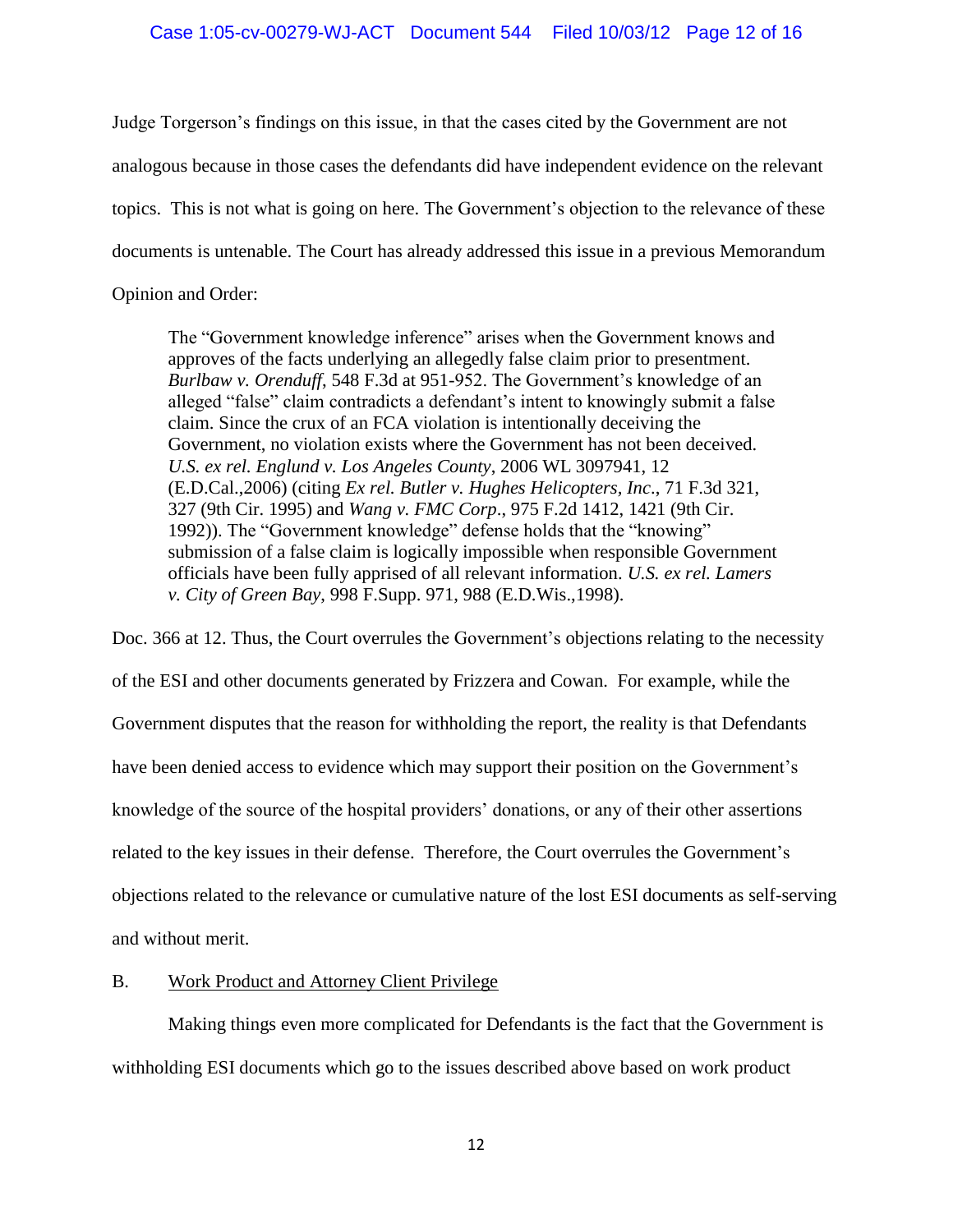#### Case 1:05-cv-00279-WJ-ACT Document 544 Filed 10/03/12 Page 13 of 16

immunity, deliberative process, and attorney client privilege. Judge Torgerson noted that "this is a case of the Government attempting to use the work product doctrine, the deliberative process privilege, and the attorney client privilege as both a sword and shield." Doc. 538 at ¶ 67.

The Court agrees with this assessment. A litigant "cannot use the work product doctrine as both a sword and a shield by selectively using the privileged documents to prove a point but then invoking the privilege to prevent an opponent from challenging the assertion." *Frontier Refining, Inc. v. Gorman-Rupp Co., Inc.*, 136 F.3d 695, 704 (10th Cir. 1998). Judge Torgerson noted that by destroying ESI that may be relevant to certain important issues and at the same time refusing to produce documents that exist, the Government has essentially prevented Defendants from testing the assertions posed by the Government, namely (1) that Cowan and Frizzera were not key players; (2) that the 2006 FMR was not withheld at the request of Frizzera or the DOJ; and that none of the withheld documents or ESI support Defendants" assertions. Judge Torgerson concluded by recommending that the privileges and immunities asserted by the Government regarding these documents and ESI were overridden by the fairness doctrine. *See In*  Re Grand Jury Proceedings, 219 F.3d 175, 185, 191 (2d Cir. 2000).<sup>4</sup> The R&R further noted that Defendants show substantial need for this information but are unable to obtain this information from any other source. Frizzera was involved from the beginning of the investigation of this case in 2005, and Cowan had substantial involvement with the funding issues central to this case. Doc. 538 at ¶ 68.

Not surprisingly, the Government objects to these findings as well, arguing that the recommended sanctions are out of proportion to the resulting prejudice to Defendants and pointing out that it has already provided to Defendants over 9700 total pages of documents from

 $\overline{\phantom{a}}$ 

<sup>4</sup> *See also In re Grand Jury Proceedings v. United States,* 350 F.3d 299, 306 (2nd Cir. 2003) (noting particular "type of unfairness" to adversary when a party "uses an assertion of fact to influence the decisionmaker while denying its adversary access to privileged material potentially capable of rebutting the assertion").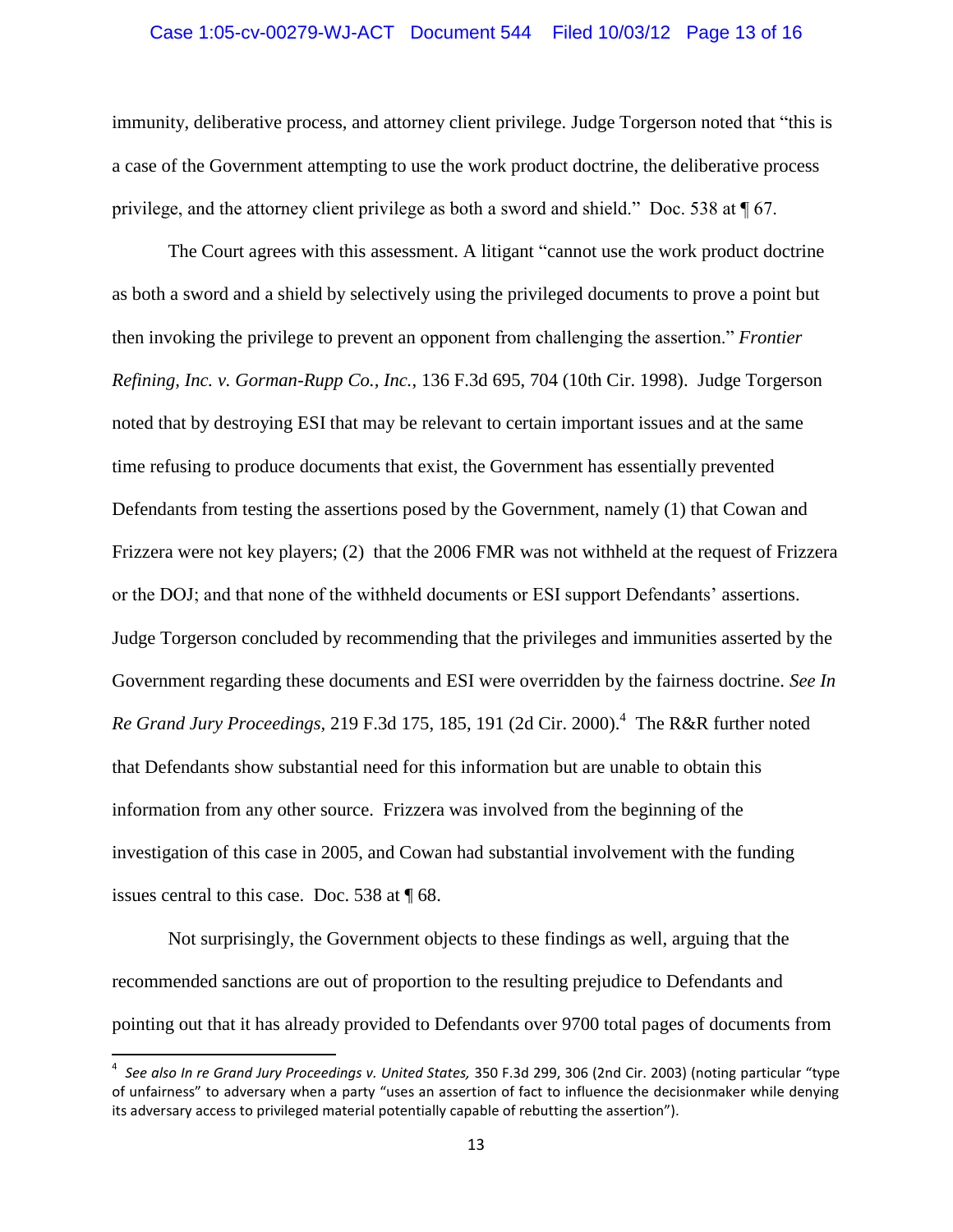# Case 1:05-cv-00279-WJ-ACT Document 544 Filed 10/03/12 Page 14 of 16

Mr. Frizzera and over 1800 pages of documents from Mr. Cowan. This is all well and good, but the sheer number of pages may have very little to do with the nature and relevance of the documents. As Judge Torgerson noted, "The documents are lost. The fact is that there is no way of verifying [whether the documents support either party"s claims or defenses], and this is caused directly by the government's conduct in handling these documents." Doc. 538 at  $\P$  69 (citing *U.S. v. Holzmann,* 2007 WL 781941, \*1 (D.D.C. 2007) (unpublished opinion). The Court agrees with this conclusion.

### **CONCLUSION**

"Spoliation includes the intentional or negligent destruction or loss of tangible and relevant evidence which impairs a party"s ability to prove or defend a claim. Sanctions for spoliation serve three distinct remedial purposes: punishment, accuracy, and compensation." *United States ex rel. Koch v. Koch Ind., Inc.*, 197 F.R.D. 488, 490 (N.D. Okla. 1999).

The sanctions recommended in the R&R are not punitive in nature. They are designed to uncover as best they can (since at this point in time some documents may have been irretrievably destroyed) evidence which attempts to make available evidence which should have been preserved and disclosed to Defendants. *Id.* ("Sanctions for spoliation may also be designed to promote accurate fact finding by the court or jury."). They also are designed to prevent the Government to benefit from its apathetic conduct in preserving documents that were clearly meant to be preserved, when it had ample reason to believe the documents and ESI should have been preserved for some time prior to the litigation hold. *See Reilly v. Natwest Markets Group Inc.*, 181 F.3d 253, 267-68 (2nd Cir. 1999) ("it is important for trial judges who are tailoring sanctions to insure "that spoliators do not benefit from their wrongdoing . . . .").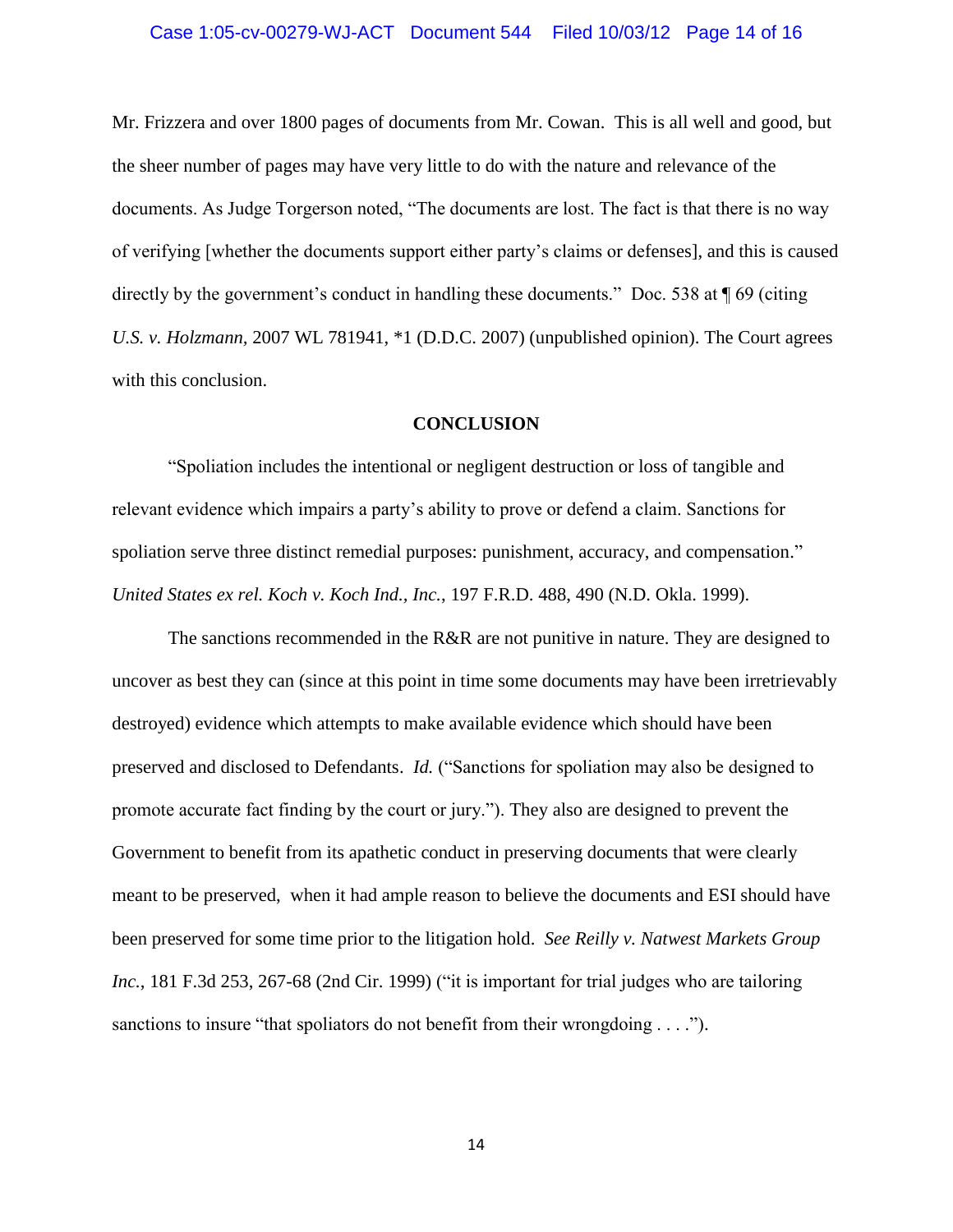# Case 1:05-cv-00279-WJ-ACT Document 544 Filed 10/03/12 Page 15 of 16

The Court has reviewed the R&R and the basis from which Judge Torgerson came to his recommended findings and conclusions. The ESI and documents which were lost by virtue of the belated litigation hold are critical to one of the Defendants" theories of defense. Not having access to these documents could severely undercut their ability to defend on that theory. Without knowing what is missing, it is impossible to take the Government at its word that the missing or destroyed documents are either irrelevant or cumulative.

The Court also finds that the recommended sanctions are not out of proportion to the Government"s conduct. While Judge Torgerson did not find bad faith or intentional misconduct on the part of the Government, he did find sufficient culpability to warrant the sanctions that are recommended—which are considerably less than what Defendants requested. This Court finds that conduct egregious enough to warrant these sanctions as appropriate and necessary. The Government will no doubt entail some expense in the further production of documents as recommended by Judge Torgerson, and this expense could be considerable should the Government be required to conduct an additional forensic search of the shared drives in the CMS Central Office and Dallas Regional Office for the ESI of Frizzera and Cowan. However, the recommendation is that the Government will be required to show cause in writing as to why this process is not necessary, and the Court agrees that the Government should be given this opportunity.

#### **THEREFORE,**

**IT IS ORDERED** that the Court OVERRULES the Government's Objections to the August 31, 2012 Magistrate Judge"s Report and Recommendation **(Doc. 539)**;

**IT IS FURTHER ORDERED** that Government shall comply with the sanctions recommended by Judge Torgerson;